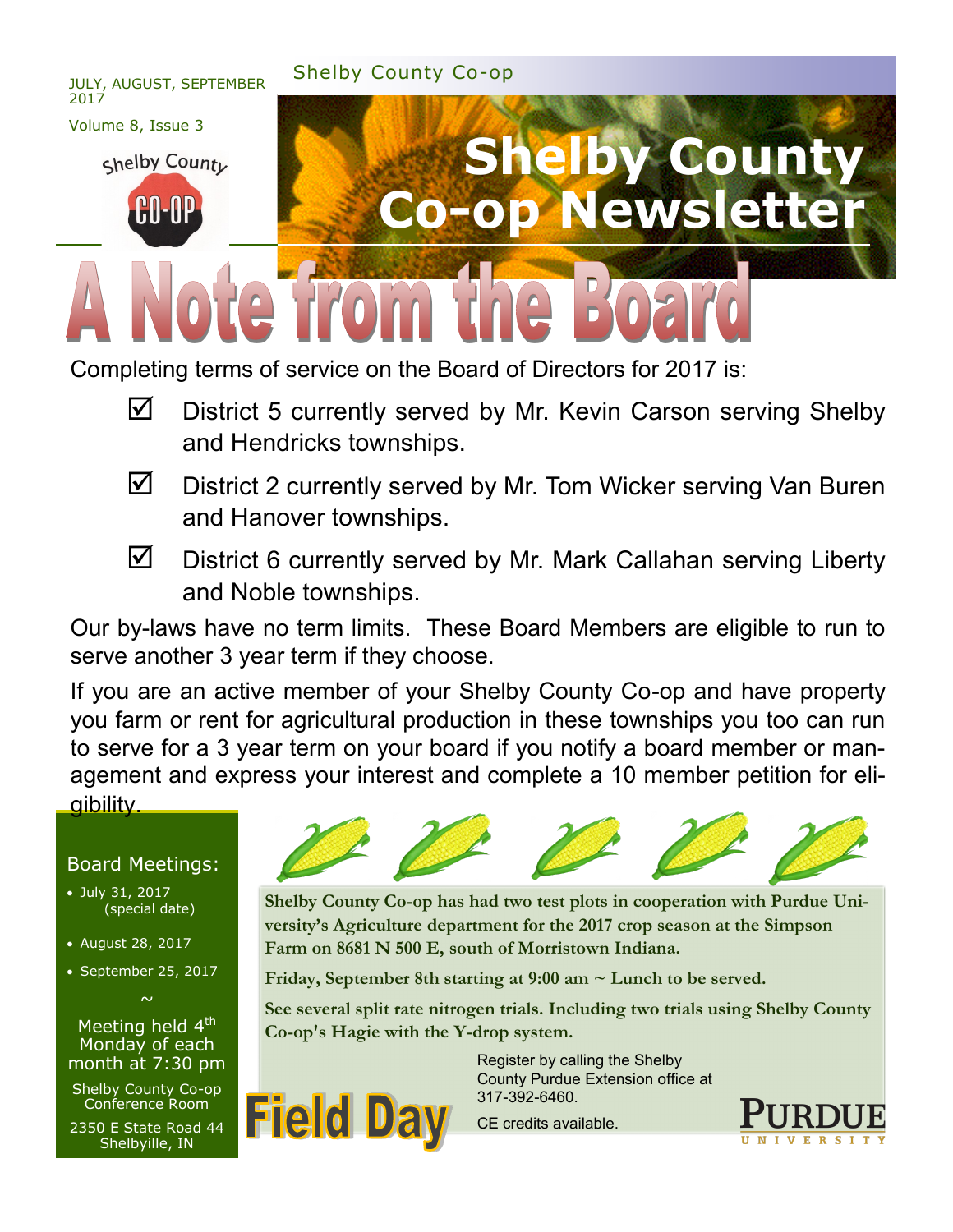

Your Shelby County Co-op will soon start construction at Rays Crossing on a new 80' X 160' steel structured warehouse.

Due to the increasing demand/growth in your bulk crop protection products and bulk lubricants, your Shelby County Co-op with this warehouse will be able to operate more efficiently and be more competitively priced. Your Co-op will also be able to guarantee you product availability quickly when you need it NOW in a high demand season.

The warehouse is designed to increase your preseason storage, with a larger selection of crop products and lubricants. It will have multiple loading and unloading capabilities for packaged, palliated, mini-bulk, bulk crop products and lubricants to serve all your needs quickly.

Your employees are very excited and proud to have state of the art application equipment, new soil testing programs, new crops imaging programs, new or newly renovated offices, new Certified Crops Advisers and updated or new storage facilities like this warehouse. There have been many improvements in just the past few months with your Shelby County Co-op.

Your employees invite you to take a field trip to any or all of your facilities because we are excited to share with you the new improvements made to better serve you our owners.

Submitted by GM Denny Frey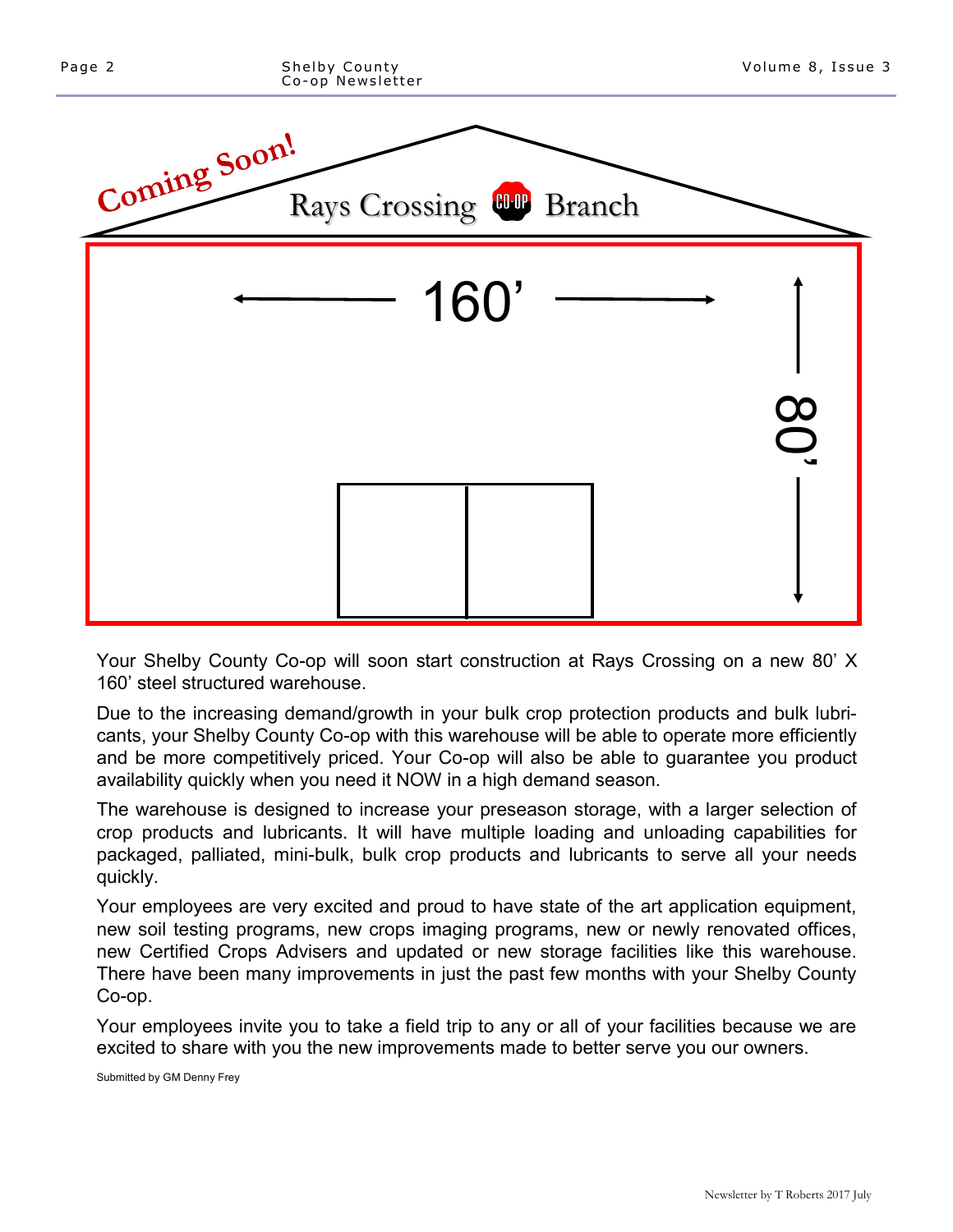# History of Labor Day

### *Labor Day Legislation*

Through the years the nation gave increasing emphasis to Labor Day. The first governmental recognition came through municipal ordinances passed during 1885 and 1886. From these, a movement developed to secure state legislation. The first state bill was introduced into the New York legislature, but the first to become law was passed by Oregon on February 21, 1887. During the year four more states — Colorado, Massachusetts, New Jersey, and New York — created the Labor Day holiday by legislative enactment. By the end of the decade Connecticut, Nebraska, and Pennsylvania had followed suit. By 1894, 23 other states had adopted the holiday in honor of workers, and on June 28 of that year, Congress passed an act making the first Monday in September of each year a legal holiday in the District of Columbia and the territories.

## *Labor Day: What it Means*

Labor Day, the first Monday in September, is a creation of the labor movement and is dedicated to the social and economic achievements of American workers. It constitutes a yearly national tribute to the contributions workers have made to the strength, prosperity, and well-being of our country.

www.dol.gov/general/laborday/history

**Shelby County Farm Bureau Cooperative** will hold their **ANNUAL** business meeting on January 23, 2018. The business meeting will include election of open officer positions, review of 2017 Fiscal year earnings and distribution of patronage refund checks.

Members and guests will be treated to dinner and gifts at the Knights of Columbus Hall in Shelbyville, Indiana. **Annual Meeting** 

More to come in next newsletter.

# Healthcare Clinic UP & RUNNING for Shelby County Co-op members!

Recently, a member taking advantage of the 2017 membership in the healthcare clinic commented on the convenience of the clinic and how it saved him a fortune in medical cost! He had a medical concern. Instead of putting it off like he would have normally done, he made an appointment at the clinic. After an evaluation and a few test, he was able to prevent a major medical issue and a trip to the emergency room!

Call our office at **317-398-6655** for more details on how you can save money & your health with our member clinic.

**Our business offices will be closed on Monday, September 4th to observe Labor Day.** 

**We will happily serve you again on Tuesday when our offices open for normal business hours.**